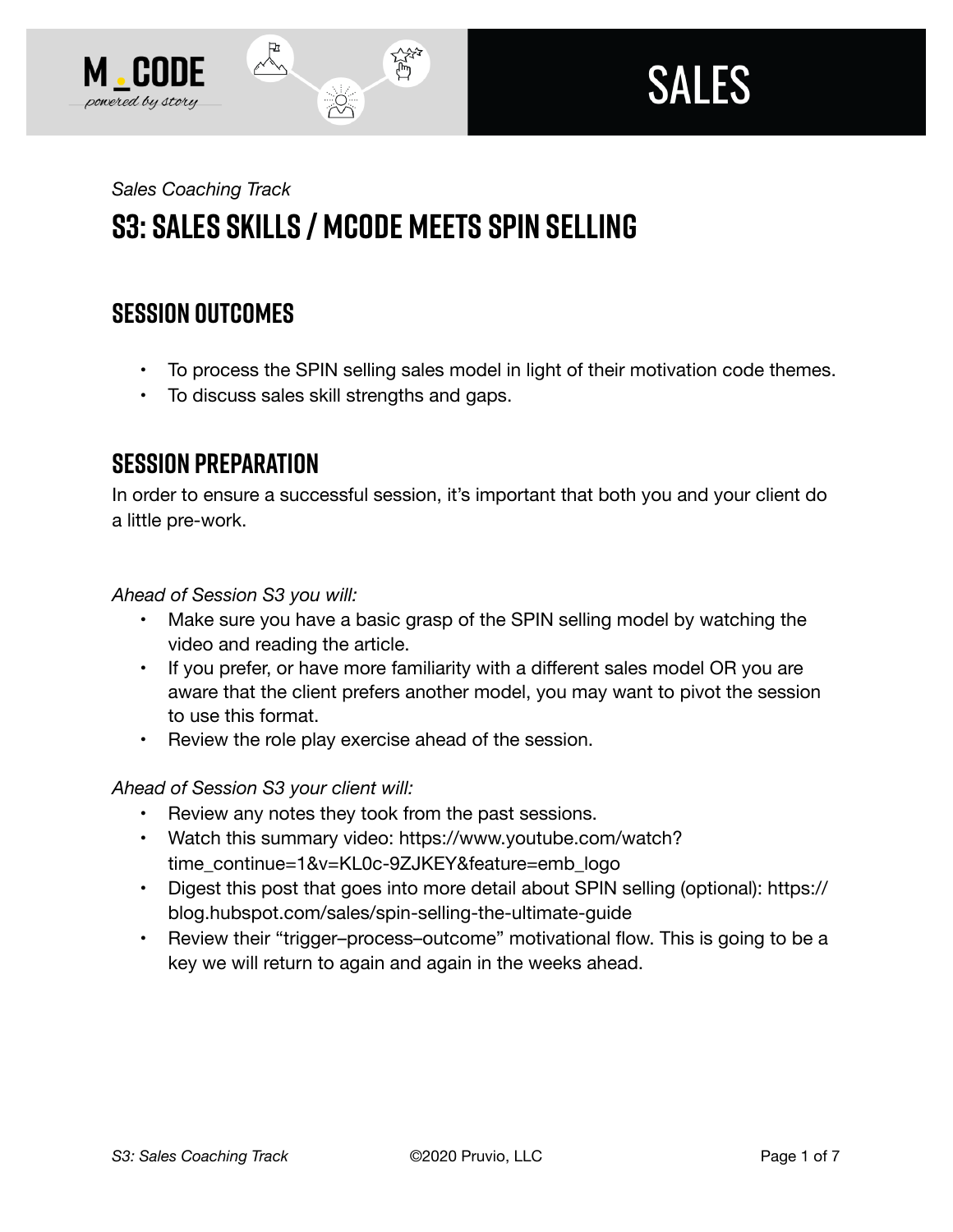## **Communication**

One week ahead of the appointment send an email message similar to this to your client:

#### *Greetings \_\_\_\_\_\_\_\_,*

*I'm looking forward to connecting again with you in this third session of the "Becoming a Best Seller Sales Track." Our next coaching session is scheduled on \_\_\_\_\_\_ at \_\_\_\_\_\_ [via Zoom (the link is here) or face to face at (address)].* 

*In our last session together we explored how your motivational flow impacts your capacity to seize opportunities and avoid blindspots. In your context we discussed \_\_\_\_\_\_\_, and in response you committed to \_\_\_\_\_\_\_\_. We'll begin our next session – before diving into our main topic – with you sharing some of how this commitment is playing out. I look forward to hearing of your progress and any questions you have or challenges you've faced.* 

*Our focus for the upcoming Best Seller Track (S3) will be introducing the SPIN sales model to work intentionally on basic persuasion communication skills. We'll explore how you can leverage your unique motivation code to ensure you are covering all of your sale bases.* 

*To gain the most from Session S3 I also suggest you work through the following preparations:* 

- *Review any notes you took from our past sessions.*
- *I would like you to have a basic understanding of the SPIN sales model for an exercise we will do in the next session. Please watch this summary video: https://www.youtube.com/ watch?time\_continue=1&v=KL0c-9ZJKEY&feature=emb\_logo*
- *If you are inclined, you can also digest this post that goes into more detail: https:// blog.hubspot.com/sales/spin-selling-the-ultimate-guide*
- *Review your "trigger–process–outcome" motivational flow. This is going to be a key we will return to again and again in the weeks ahead.*

*Heads Up: For our remaining three sessions following this upcoming discussion, you will be driving our agenda. So far, based on our previous discussions, I have made note of the following areas of potential focus (e.g. Insecurity in closing, Transitioning through SPIN sequence, etc.) Be thinking about what you are most interested in focusing on.* 

*I look forward to our time together. Sincerely,* 

*\_\_\_\_\_\_\_\_\_\_\_\_\_\_\_\_\_\_\_\_\_\_\_\_\_\_ Certified MCODE Practitioner*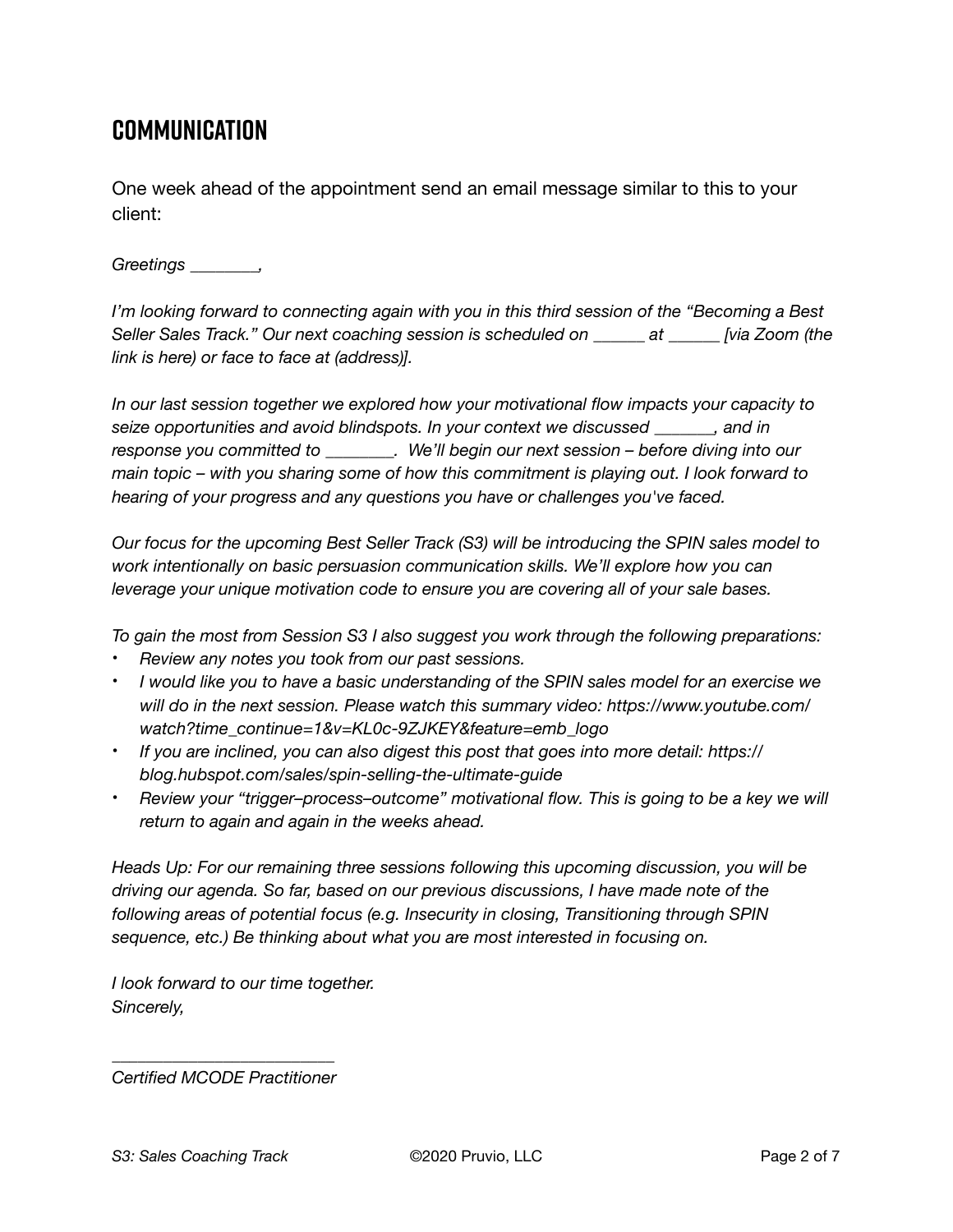## **SESSION OUTLINE**

#### **Meet + Greet [3 minutes]:**

*Practitioner Note: Come with something personal to share with your client (no more than 30 seconds of this 3 minute block). Then ask them to share, and follow up with at least one probing question.* 

**Accountability [2 minutes]:** "Our last session together we talked about purpose in sales. In response you committed to **Example 20 Server**. How is this commitment playing out? Have you had an opportunity to reflect on or apply anything more from our session? [Client responds].

*Practitioner Note: For each coaching session – whether it is a scripted format or an open discussion format – keep the F.L.O.W. coaching model front and center in your mind. Make running notes through the session and keep track of where you are in the model and particularly when you transition from one segment to another. Make note of specifically where in the F.L.O.W. pattern you are seeing the energy and the "aha" moments. These will be key insights when you guide the client to potential action items at the the "W.ork It" segment of the F.L.O.W. model. Also, keep close tabs on the clock. It's the coach's responsibility to strike the healthy balance between following the improvisation of the session WITHIN the bounds of time and topic. This takes practice, and watching the clock is vital.*

#### **Role Play Exercise (20 Minutes)**

*Practitioner Note: In this exercise you are going to put your client on the spot. Skills break down under pressure, so it's a good time for you to observe them and experience their sales abilities. Take notes on where their questions are falling within the SPIN model. Also note how long they spend in the Situation questions, and how much time they invest in listening to you vs. talking to you. See if you can see how their motivational themes may cause bias in any way.* 

"As preparation for your session today I asked you to watch a video and read through an article about the SPIN method of sales communication. We're going to do something different to launch our session today. I want you to pretend I'm a customer who knows nothing about your product or service. I'm a completely cold contact who is busy, and you need to find a way to get my interest. Close the deal using the SPIN selling model… Go!"

*Practitioner Note: Sit quietly until the client begins. Engage with them in the role play as it is fitting, asking questions and responding to the transitions in the sales conversation. Take the conversation through to a positive conclusion. That is, provide reasonable but not resistant objections to their pitch, and then land with a "yes" to their close.*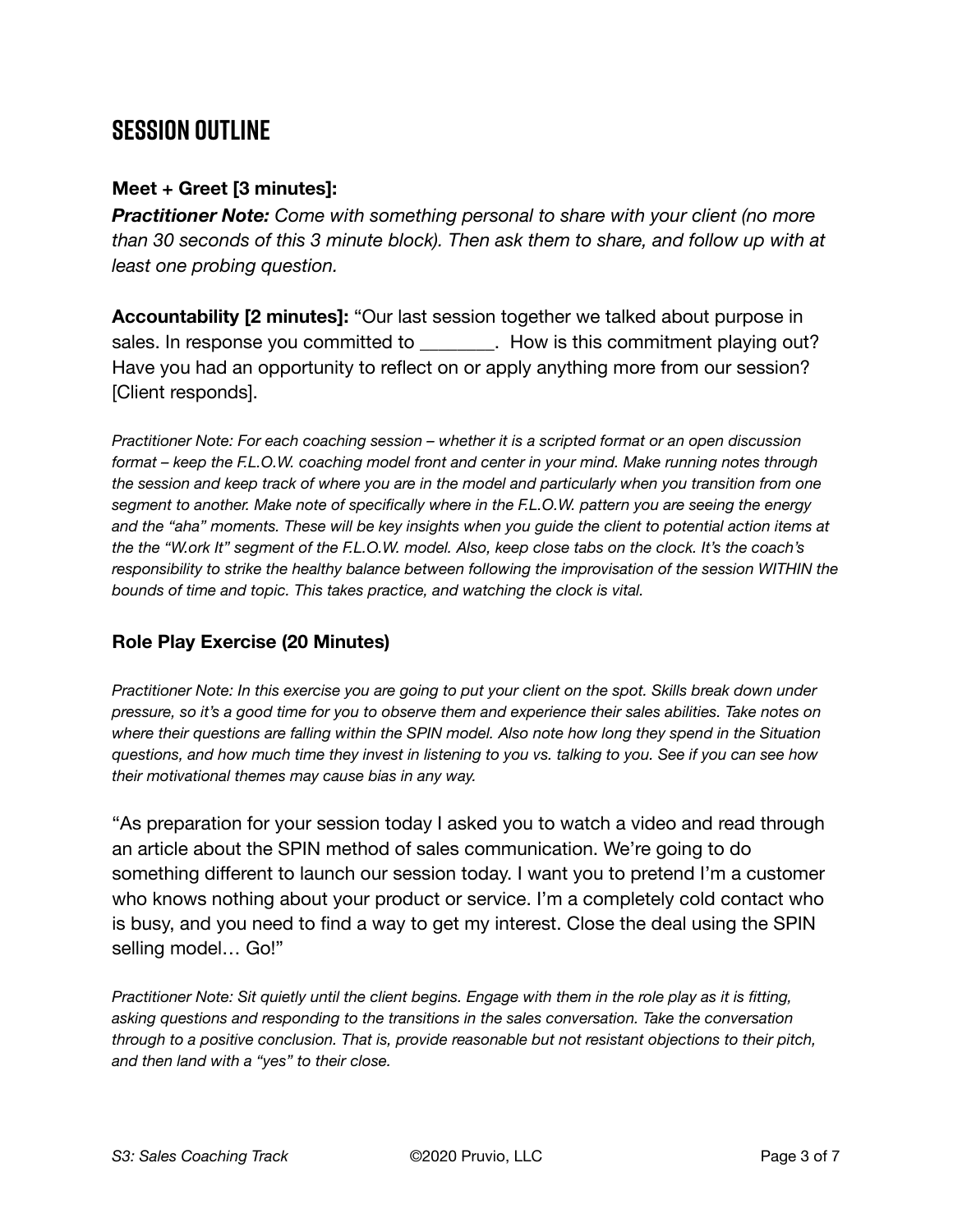#### **Role Play Debrief [10 minutes]:**

- How would you rate your sales performance on a scale of 1–10?
- How do you think you did with the SPIN questions? (ie...Did you spend too much time in the S. section?
- How did you react to being put under pressure?

*Practitioner note: Make observations about sales strengths, gaps, and motivations in action. Make notes on these for future discussions.* 

#### **Consultative Coaching Conversation [15 minutes]:**

Let's take a walk through the SPIN selling sections one by one and talk about your tendencies in each of these categories. (NOTE: [Source\)](https://blog.hubspot.com/sales/spin-selling-the-ultimate-guide)

*Practitioner Note: You are simply going to walk through these in light of the participant's self-assessment of how they are doing, and you can bring in the perspective of motivational flow. Where will their themes cause bias? Where will their themes shine the brightest?*

#### **SPIN: Situation Questions**

We begin by using *Situation* questions. These help you learn where your prospect stands – from their processes and pain points to competitive plans and results. The specific questions will depend on your product. For example, if you offer leadership training for mid-level managers, you might ask, "How do you currently teach first-time managers best practices and strategies?" If you sell office supplies, you might ask, "How do you purchase office supplies right now?"

Here are some sample "S" questions. You can customize these:

- What is your role at [company]?
- How do you do X?
- What's your process for X?
- Walk me through your day.
- Do you have a strategy in place for X?
- Who's responsible for X?
- How long have you done X this way?
- Why do you do X this way?
- How much budget do you have assigned to X?
- Why do you do X this way?
- How important is X to your business?
- Who uses X most frequently? What are their objectives?
- Which tools do you currently use to do X?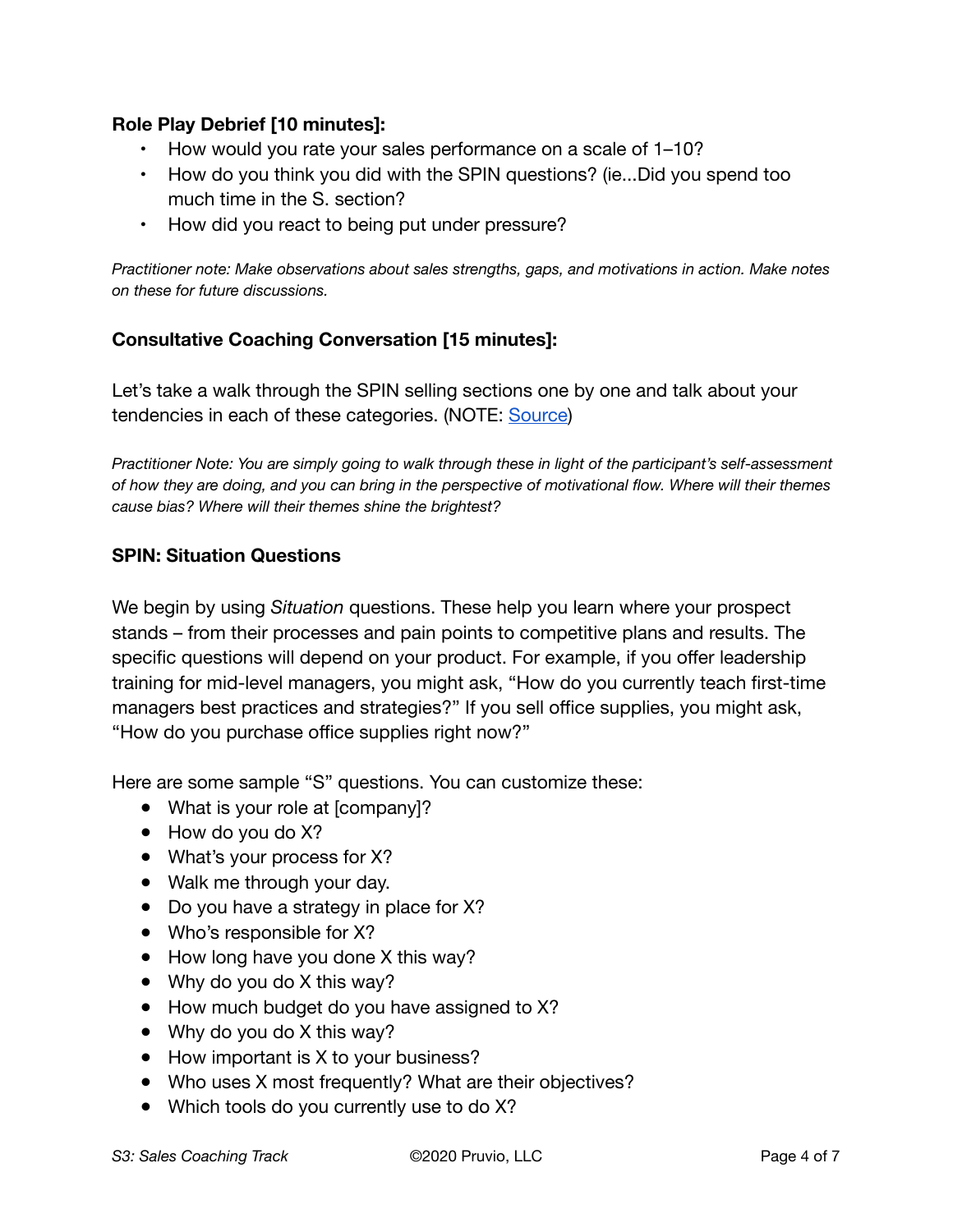- Who is your current vendor for X?
- Why did you choose your current vendor for X?

Note: You are NOT asking fact-gathering questions like, "How big is your company?", "How many locations do you have?", "Which products do you sell?", and so on. A quick online search reveals a long list of key details about your prospect, these situational questions should be uncovered ahead of a conversation. Not only do they now make buyers impatient, they leave you less time for the most important queries. Ask as few of the questions in this category as you can – and make sure you've done research before the call.

#### **SPIN: Problem Questions**

In this stage, reps identify potential areas of opportunity. What gap isn't being filled? Where is the prospect dissatisfied? They may be unaware they have a problem, so delve into the common places your solution adds value.

Here are some sample "P" questions. You can customize these:

- How long does it take to do X?
- How expensive is X?
- How many people are required to achieve the necessary results?
- What happens if you're not successful with X?
- Does this process ever fail?
- Are you satisfied with your current process for X? The results?
- Are you happy with your current supplier?

#### **SPIN: Implication Questions**

Once you've identified an issue, figure out how serious it is. Implication questions reveal the depth and magnitude of your prospect's pain point, simultaneously giving you valuable information for customizing your message and instilling urgency in the buyer.

According to Rackham (the author of SPIN SELLING) they should have a new appreciation for the problem by the time you've finished this part of the conversation. Rackham also says top-performing salespeople ask four times as many Implication questions than their average peers.

Here are some sample "I" questions.

• What's the productivity cost of doing X that way?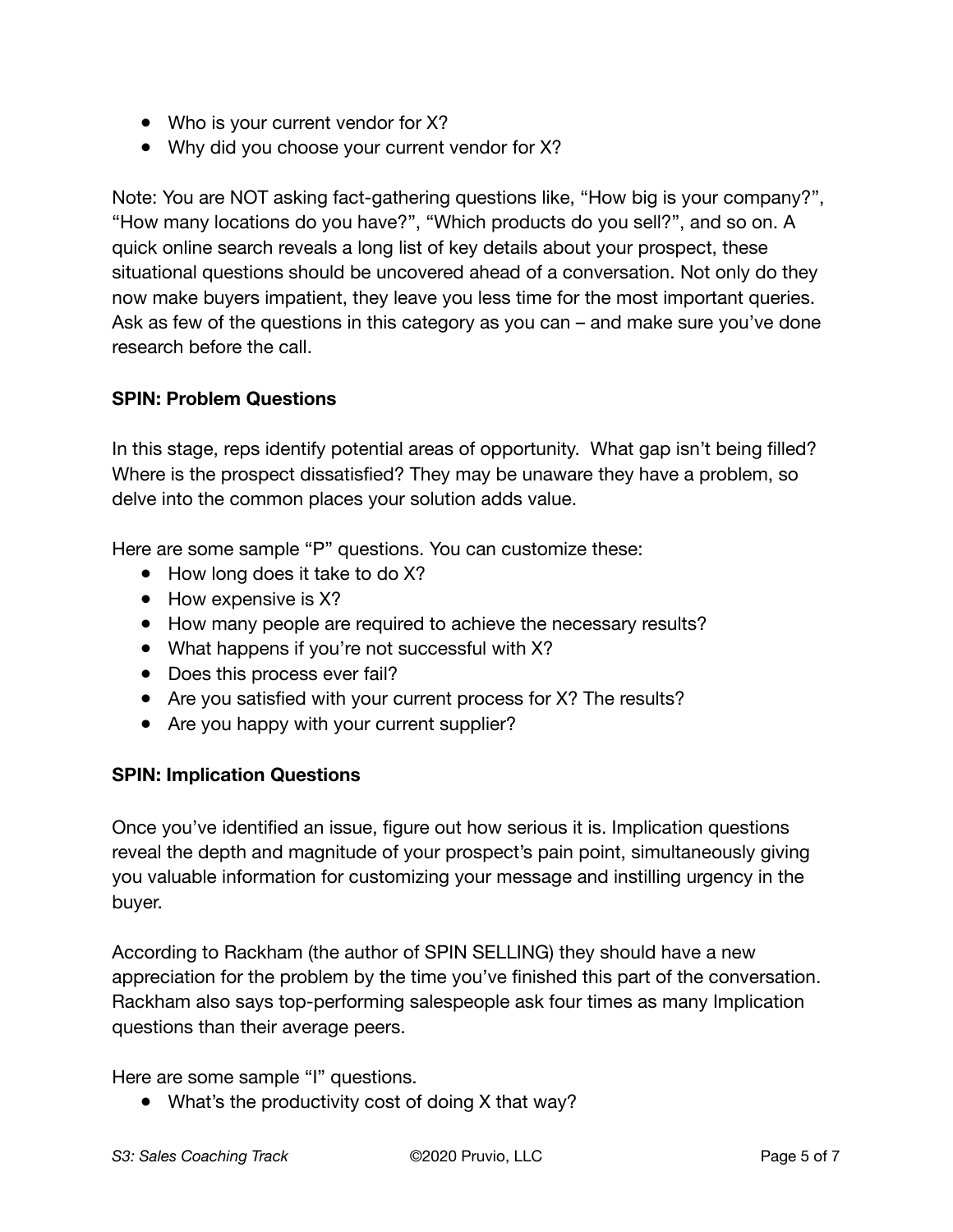- What could you accomplish with an extra [amount of time] each [week, month]?
- Would your customers be [more satisfied, engaged, loyal] if you didn't experience [problem related to X]?
- If you didn't experience [issue], would it be easier to achieve [primary objective]?
- Does [issue] ever prevent you from hitting your goals in [business area]?
- When was the last time X didn't work?
- How is [issue] impacting your team members?
- Would you say [issue] is a blocker in terms of your personal career growth?
- Would saving [amount of time] make a significant difference to your [team, budget, company]?
- How would you use an extra [amount of money] each [week, month, quarter, year]?
- Has a problem with X ever negatively impacted your KPIs?

#### **SPIN Need-Payoff Questions**

Need-Payoff questions encourage the prospect to explain your product's benefits in their own words, which is far more persuasive than listening to you describe those benefits. Essentially, you're asking questions that surface your offering's potential to help with their core needs or problems. These questions focus on the value, importance, or utility of the solution. Make sure your Need-Payoff questions don't highlight issues your product can't solve. For instance, if you help corporate recruiting teams identify potential engineering candidates, you shouldn't ask about the impact of hiring better marketers.

Fortunately, it's relatively simple to develop Need-Payoff questions – they should come directly from your Implication questions. Example: "Start with the implication question: "Has a problem with X ever prevented you from meeting a deadline? Leading to the Need-Payoff question: "If you could do X in half the time, would that make it easier to meet your deadlines?You can customize these:

Sample "N" questions:

- Would it help if ...?
- Would X make it simpler to achieve [positive event]?
- Would your team find value in ...?
- Do you think solving [problem] would significantly impact you in Y way?
- Is it important for your team members to see X benefit so they can take Y action?